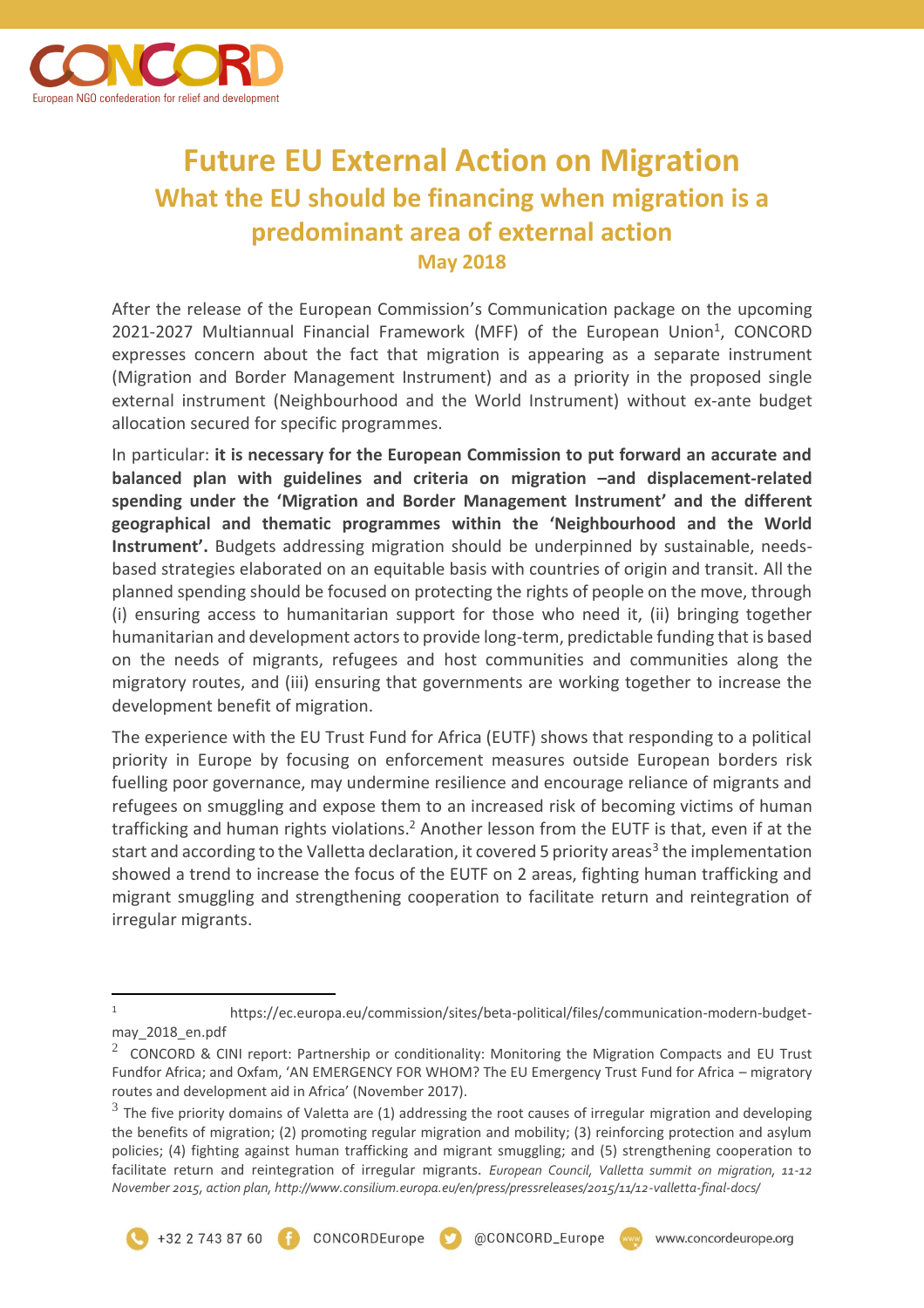

Here is a list of suggested priority areas for migration according to CONCORD:

- 1. **Supporting partner countries in developing safe, orderly and regular migration pathways:** As part of external action, the EU needs to spend a considerable percentage of its migration financing on creating, supporting and improving safe and regular pathways for migrants across all skills levels, with a focus on supporting regional mobility between countries who depend on migration for their development. For example, between 70% and 80% of migrants in West Africa look for employment and development opportunities in neighbouring countries, which are all part of ECOWAS Free Movement Protocol, permitting ECOWAS citizens to enter, reside and establish economic activities in the territory of other member states.
- **2. Voluntary returns and reintegration:** EU support for returns of migrants must be human rights-based, sustainable, voluntary and dignified, based on existing readmission agreements, with a focus on a whole-of-government approach to reintegration, as well as a commitment to the *ius cogens* norm of non-refoulement and the prohibition of collective expulsion. Development aid should not be used for forced returns.
- **3. Addressing root causes:** It is important to recognize that the 'root causes' of human mobility are complex and include both adverse causes which push people from their home and positive drivers which encourage people to seek opportunities elsewhere. Addressing root causes and drivers must always be based on a thorough analysis of the context, in consultation with migrants and displaced people, host communities, as well as local and national governments. The specific needs of women, children and vulnerable persons must always be considered. The aim of European financial support should be to create sustainable solutions that address legitimate grievances, particularly around democratic processes and rule of law, social accountability, wealth distribution/inequality, gender justice and access to services, not to stem migration. Addressing root causes can only work parallel to offering safe and regular pathways, being mindful of the opportunities for development and humanitarian benefits that often come with cross-border movement. Although addressing root causes of forced migration, reaching development objectives and fighting inequality should not be influenced by the fact that a country or region is a country of origin of or on a migration route.
- **4. Cooperation with countries hosting displaced persons:** It is important to offer assistance to host communities, who are often affected by a large influx of displacement. Their own needs and resilience as host communities should be supported, with a view towards finding durable solutions for people who are displaced for long periods. This can only be effective if it provides local representatives, local and national governments and international aid providers with the opportunity to participate in a meaningful way in the design and the implementation of projects. Notably, support for displaced populations should be provided to internally displaced persons (IDPs) within their country, even if they have not crossed international borders.
- **5. Increasing access to international protection:** All the above-mentioned priority areas must be accompanied by programmes supporting persons in need of international

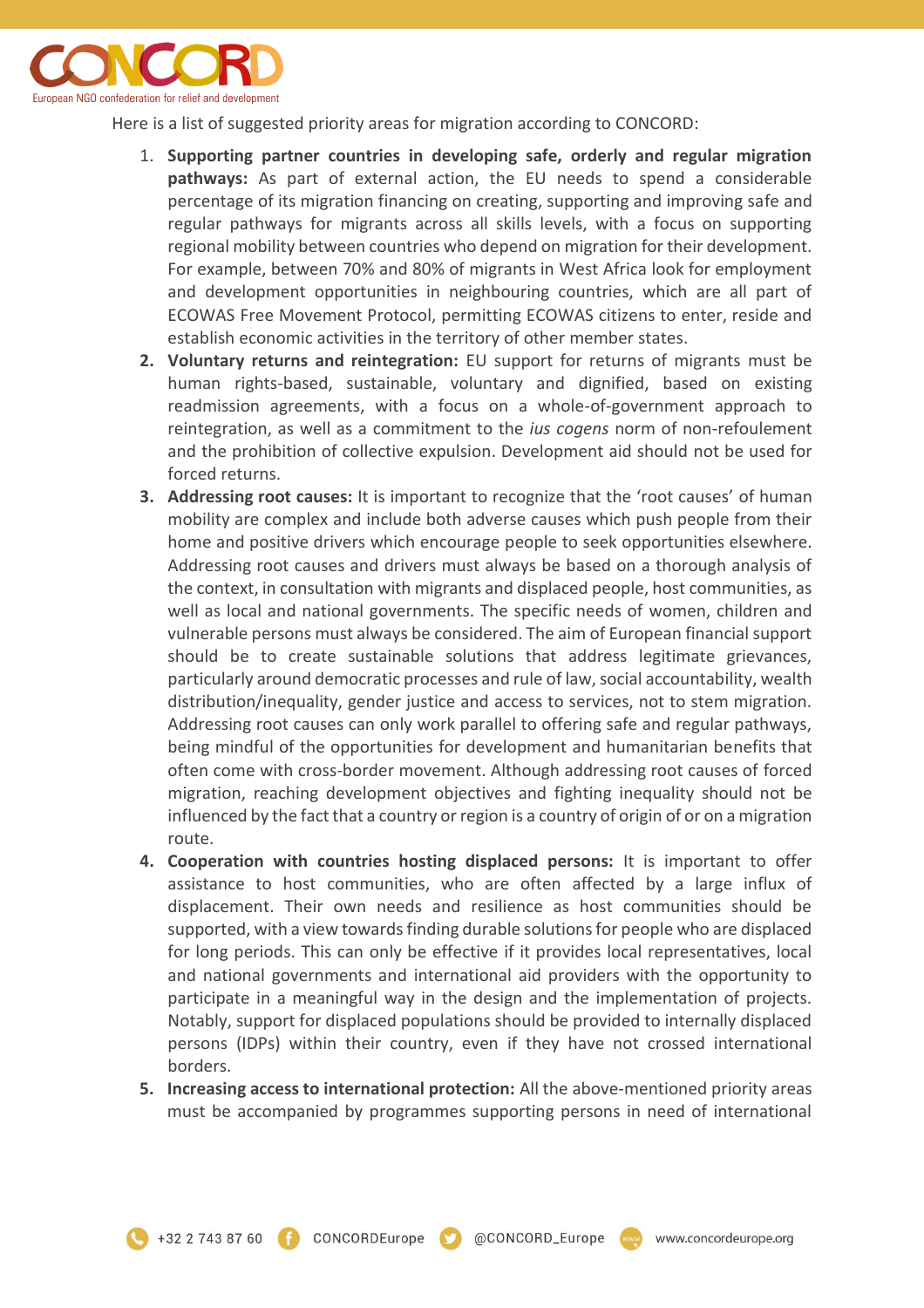

protection and their recognition among mixed migration flows, to ensure nonrefoulement and the enjoyment of the right to seek asylum.

These five thematic areas should form the basis for the funding allocated for migration from the Migration and Border Management Instrument and the Neighbourhood and the World Instrument of the next MFF. Proportionate allocation of funds for each priority is a condition for sustainable impact. Moreover, the EU and the Member States must refrain from applying conditionality on development aid for partner countries, against their compliance with returns and readmissions, migration management and border control. Neither positive nor negative aid incentives should be used for the purpose of migration containment.

For more details please contact CONCORD Europe secretariat at [francesca.minniti@concordeurope.org.](mailto:francesca.minniti@concordeurope.org)